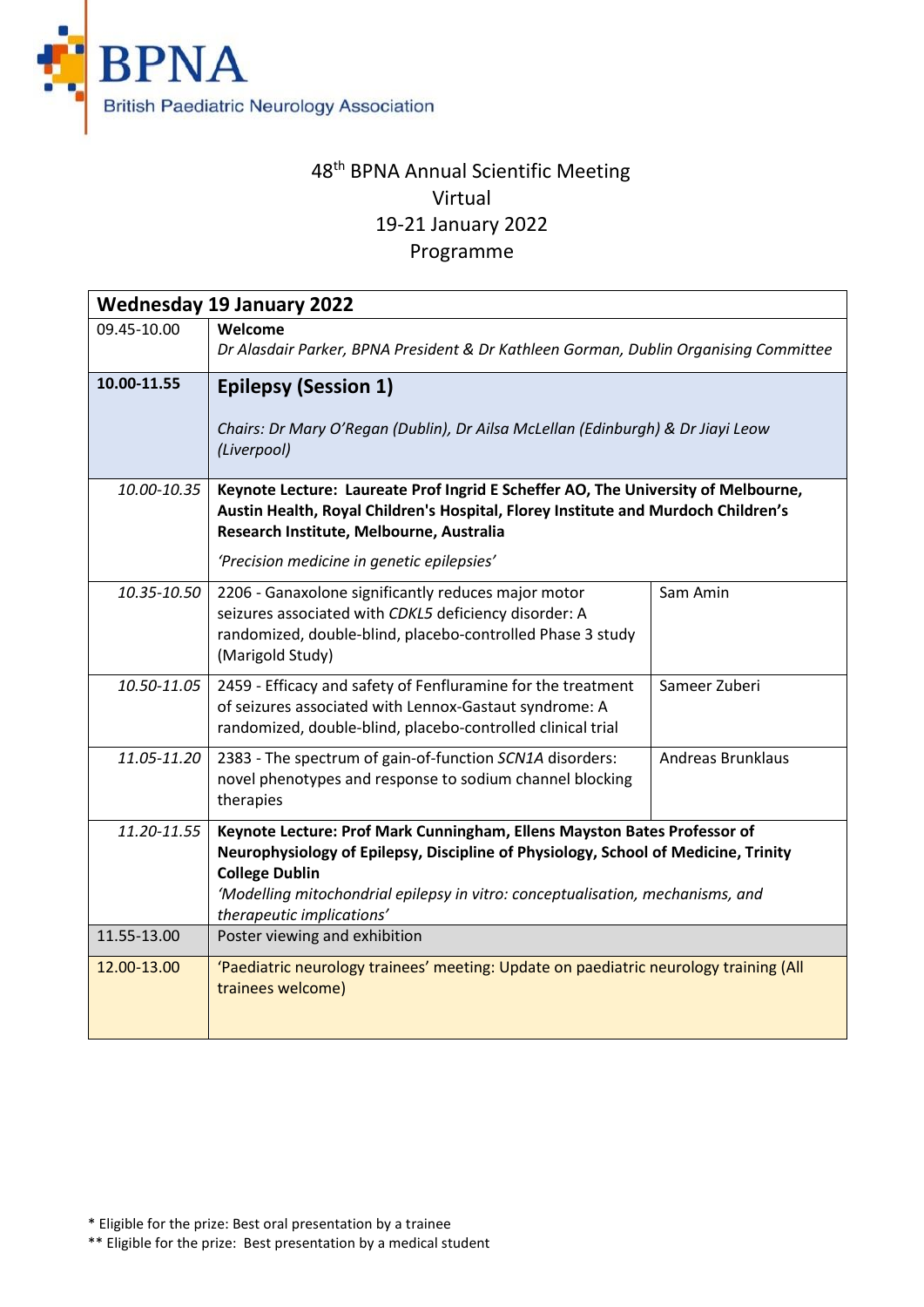| Wed 19 Jan  | <b>Biocodex Sponsored Symposia</b>                                                                                                                                                                                                                                                            |                   |
|-------------|-----------------------------------------------------------------------------------------------------------------------------------------------------------------------------------------------------------------------------------------------------------------------------------------------|-------------------|
| 12.15-13.00 | 'New avenues to advance our understanding and management of rare epileptic disorders'                                                                                                                                                                                                         |                   |
|             |                                                                                                                                                                                                                                                                                               |                   |
|             | Dr Andreas Brunklaus (Glasgow), Prof Helen Cross (London), Prof Simona Balestrini (Italy)                                                                                                                                                                                                     |                   |
| 13.00-14.55 | <b>Epilepsy Surgery (Session 2)</b>                                                                                                                                                                                                                                                           |                   |
|             | Chairs: Mr Kieron Sweeney (Dublin), Prof. Donncha O'Brien (Dublin) & Prof. Amre<br>Shahwan (Dublin)                                                                                                                                                                                           |                   |
| 13.00-13.35 | Keynote Lecture: Prof Hans Holthausen, Center for Pediatric Neurology,<br>Neurorehabilitation, and Epileptology, Schoen-Clinic, Vogtareuth, Bavaria, Germany<br>'Mild Focal Cortical Dysplasias - Severe Epilepsies'                                                                          |                   |
| 13.35-13.50 | 2523 - Epidemiology of rolandic epilepsy in Wales: A<br>population study                                                                                                                                                                                                                      | Seung Gwan Ryoo** |
| 13.50-14.05 | 2279 - Improving the diagnostic pathway and management<br>of first seizures in infants with Sturge-Weber Syndrome                                                                                                                                                                             | Finola Mankel**   |
| 14.05-14.20 | 2418 - A quality improvement project to improve medication<br>administration times in paediatric status epilepticus                                                                                                                                                                           | Michael Dunphy*   |
| 14.20-14.55 | Keynote Lecture: Mr Martin Tisdall, MD FRCS(SN), Consultant Paediatric Neurosurgeon,<br>Great Ormond Street Hospital, Honorary Associate Professor, UCL Great Ormond Street<br><b>Institute of Child Health</b><br>'The role of minimally invasive procedures in paediatric epilepsy surgery' |                   |
| 14.55-15.30 | Poster viewing and exhibition                                                                                                                                                                                                                                                                 |                   |
| 15.30-17.45 | <b>Video Challenge (Session 3)</b><br>Chair: Professor Manju Kurian (UCL-ICH GOSH, London)<br>Expert Panel: Prof Tim Lynch, Prof Mary King (Dublin), Dr Kathleen Gorman (Dublin) &<br>Prof Dan Healy (Dublin)                                                                                 |                   |
| 15.30-15.45 | Introduction                                                                                                                                                                                                                                                                                  |                   |
| 15.45-16.05 | Two acutely presenting toddlers                                                                                                                                                                                                                                                               | Vanita Shukla     |
| 16.05-16.25 | Abnormal tone and movements in a 8-month old infant                                                                                                                                                                                                                                           | Lianne Doherty*   |
| 16.25-16.45 | A female infant with episodic movements                                                                                                                                                                                                                                                       | Claire Hall*      |
| 16.45-17.05 | Paroxysmal movements in 2 children                                                                                                                                                                                                                                                            | Dora Steel*       |
| 17.05-17.25 | Teenager with intermittent gait disorder                                                                                                                                                                                                                                                      | Martin Smith      |
| 17.25-17.45 | A girl with gait difficulties                                                                                                                                                                                                                                                                 | Cláudia Monteiro* |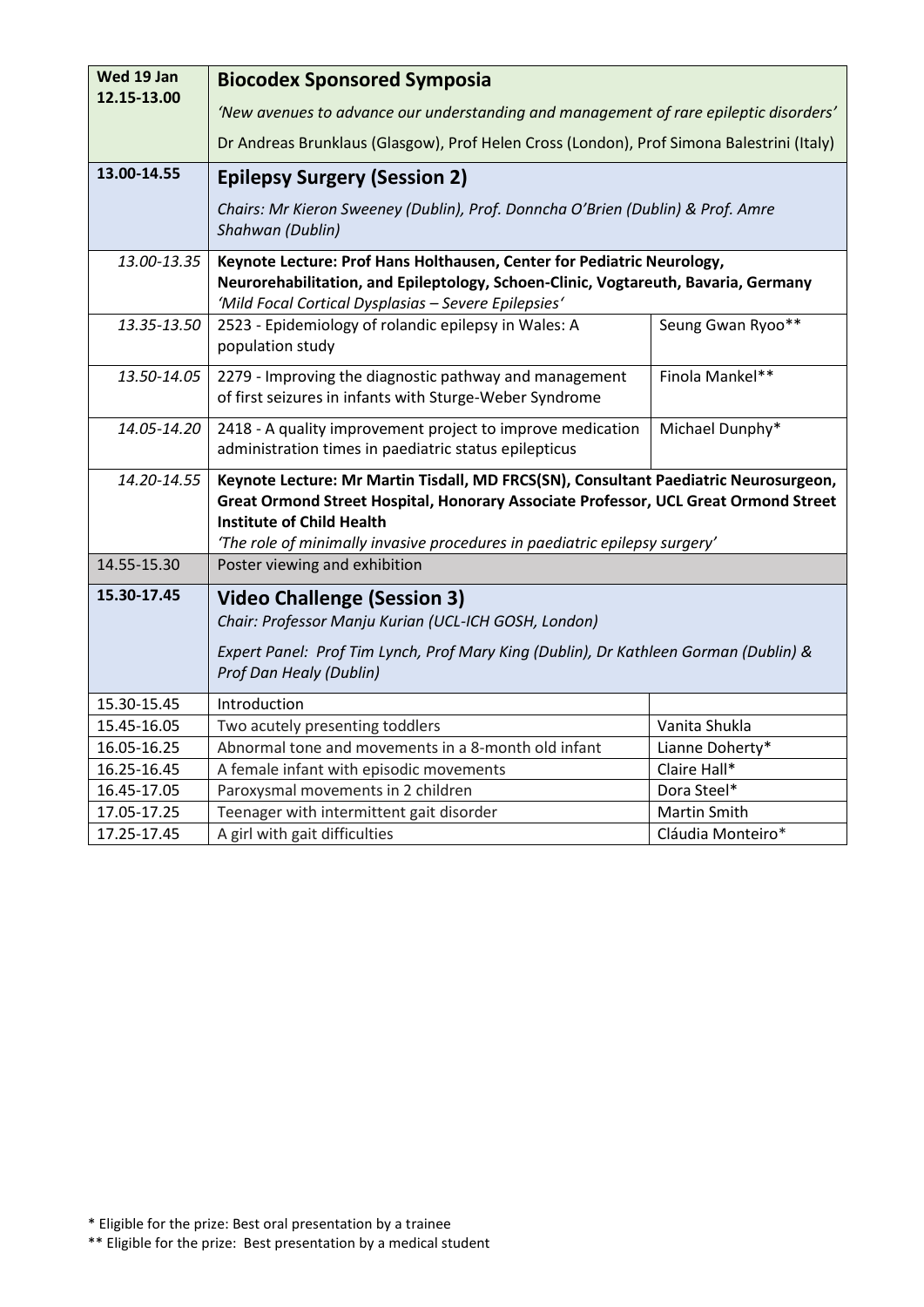|             | Thursday 20 January 2022                                                                                                                                                                                                                                                                                                                                                                                                                                                                                                                                                                                   |                    |
|-------------|------------------------------------------------------------------------------------------------------------------------------------------------------------------------------------------------------------------------------------------------------------------------------------------------------------------------------------------------------------------------------------------------------------------------------------------------------------------------------------------------------------------------------------------------------------------------------------------------------------|--------------------|
| 08.00-08.45 | Personal practice session: Juvenile Myasthenia Gravis                                                                                                                                                                                                                                                                                                                                                                                                                                                                                                                                                      |                    |
|             | Dr Declan O'Rourke (Dublin), Dr John McConville (Belfast), Mr Jonathan McGuinness<br>(Dublin) & Dr Ronan Leahy (Dublin)                                                                                                                                                                                                                                                                                                                                                                                                                                                                                    |                    |
| 09.00-09.45 | <b>GW Pharmaceuticals Sponsored Symposia</b>                                                                                                                                                                                                                                                                                                                                                                                                                                                                                                                                                               |                    |
|             | 'Beyond-seizure benefits of early diagnosis and treatment in rare, childhood-onset<br>developmental-and epileptic encephalopathies'                                                                                                                                                                                                                                                                                                                                                                                                                                                                        |                    |
|             | Dr Sam Amin (Bristol) & Dr Colin Reilly (Lingfield)                                                                                                                                                                                                                                                                                                                                                                                                                                                                                                                                                        |                    |
| 09.00-09.45 | <b>Novartis Gene Therapies Sponsored Symposia</b>                                                                                                                                                                                                                                                                                                                                                                                                                                                                                                                                                          |                    |
|             | 'ZOLGENSMA® V Gene Therapy in Spinal Muscular Atrophy (SMA) – developing a service<br>and early clinical practice'                                                                                                                                                                                                                                                                                                                                                                                                                                                                                         |                    |
|             | Prof Laurent Servais (Oxford), Dr Vasantha Gowda (London) & Dr Imelda Hughes<br>(Manchester)                                                                                                                                                                                                                                                                                                                                                                                                                                                                                                               |                    |
| 09.45-10.00 | Poster viewing and exhibition                                                                                                                                                                                                                                                                                                                                                                                                                                                                                                                                                                              |                    |
| 10.00-11.45 | <b>Stroke &amp; Acute neurology (Session 4)</b>                                                                                                                                                                                                                                                                                                                                                                                                                                                                                                                                                            |                    |
|             | Chairs: Dr Vijeya Ganesan (London), Dr Noelle Enright (London) & Dr Samyami Chowdhury<br>(Canada)                                                                                                                                                                                                                                                                                                                                                                                                                                                                                                          |                    |
| 10.00-11.00 | Panel Discussion: Dr Vijeya Ganesan (Senior Lecturer in Paediatric Neurology, UCL<br>Great Ormond Street Institute of Child Health, London), Dr Helen McCullagh<br>(Consultant in Paediatric Neurology, Leeds Children's Hospital), Dr Adam Rennie<br>(Consultant Neuroradiologist, Great Ormond Street Hospital, London, MB BS, BMSc,<br>FRCR), Mr Greg James (Consultant Paediatric Neurosurgeon and Associate Professor of<br>Neuroscience, Great Ormond Street Hospital and University College London) & Prof<br>Tufail Patankar (Consultant Interventional Neuroradiologist, Leeds General Infirmary) |                    |
|             | 'Multidisciplinary practical management of cerebrovascular disease in children'                                                                                                                                                                                                                                                                                                                                                                                                                                                                                                                            |                    |
| 11.00-11.15 | 2354 - Epidemiology of cerebrovascular disorders in a<br>tertiary center                                                                                                                                                                                                                                                                                                                                                                                                                                                                                                                                   | Maymunah Khries*   |
| 11.15-11.30 | 2274 - Incidence of paediatric multiple sclerosis and other<br>relapsing demyelination conditions: 10-year follow-up UK<br>surveillance of paediatric Acquired Demyelinating<br>Syndromes (ADS)                                                                                                                                                                                                                                                                                                                                                                                                            | Omar Abdel-Mannan* |
| 11.30-11.45 | 2365 - Tic-like presentations during the COVID-19 pandemic<br>- a paediatric case series                                                                                                                                                                                                                                                                                                                                                                                                                                                                                                                   | Sarah Buts*        |
| 11.45-13.00 | Poster viewing and exhibition                                                                                                                                                                                                                                                                                                                                                                                                                                                                                                                                                                              |                    |
| 12.00-13.00 | Becoming a paediatric neurologist (All welcome - session aimed at medical students,<br>foundation doctors and ST1-5 paediatric trainees in particular)                                                                                                                                                                                                                                                                                                                                                                                                                                                     |                    |
| 12.15-13.00 | <b>Roche Sponsored Symposia</b>                                                                                                                                                                                                                                                                                                                                                                                                                                                                                                                                                                            |                    |
|             | 'The treatment of infants and older children with spinal muscular atrophy'                                                                                                                                                                                                                                                                                                                                                                                                                                                                                                                                 |                    |
|             | Prof Laurent Servais (Oxford) & Dr Anne-Marie Childs (Leeds)                                                                                                                                                                                                                                                                                                                                                                                                                                                                                                                                               |                    |
| 13.00-15.30 | <b>Charity meeting</b>                                                                                                                                                                                                                                                                                                                                                                                                                                                                                                                                                                                     |                    |

\* Eligible for the prize: Best oral presentation by a trainee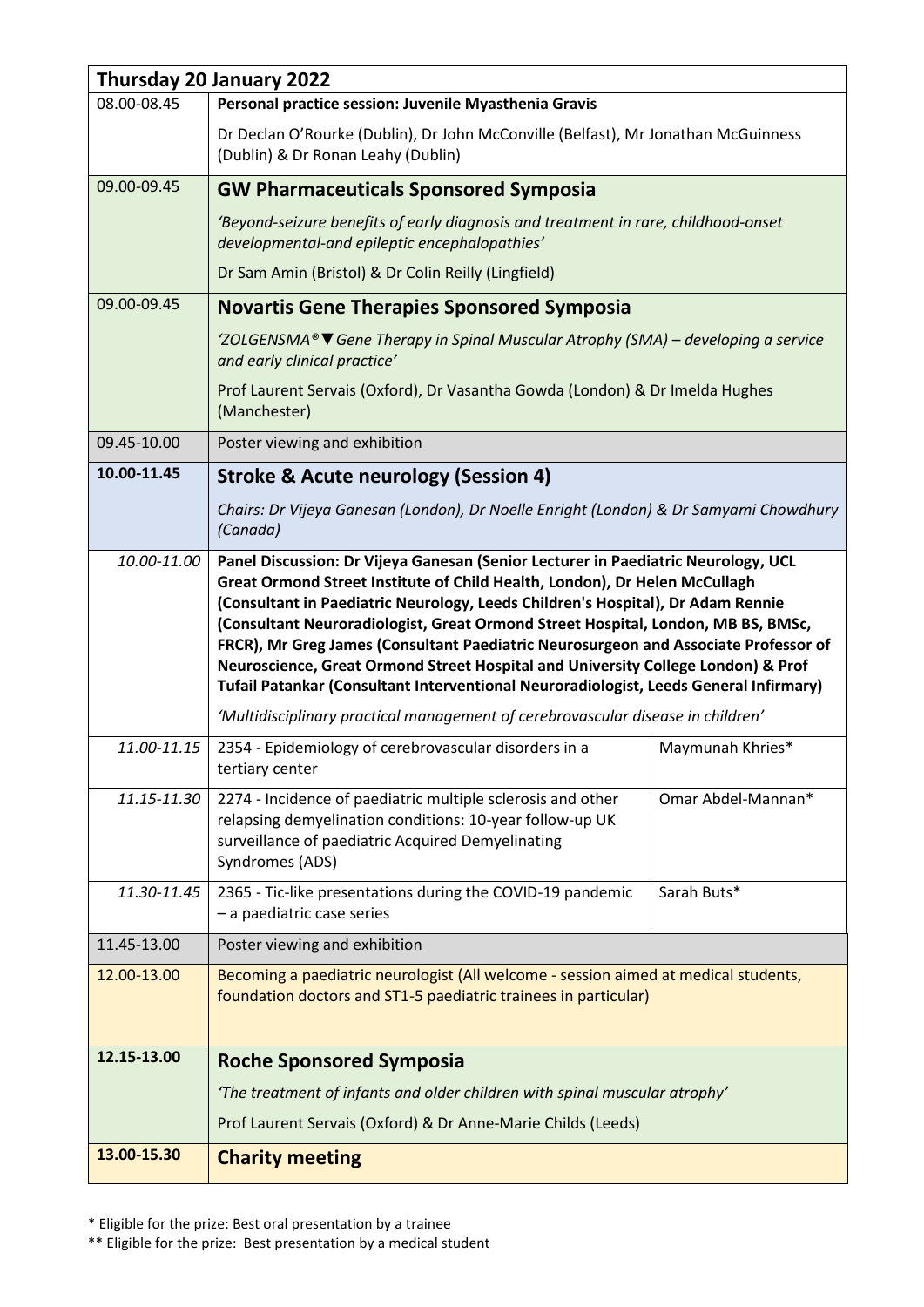| Thu 20 Jan<br>13.00-14.55 | <b>Neuromuscular (Session 5)</b>                                                                                                                                                                                                                                                                                                                                                                  |                   |
|---------------------------|---------------------------------------------------------------------------------------------------------------------------------------------------------------------------------------------------------------------------------------------------------------------------------------------------------------------------------------------------------------------------------------------------|-------------------|
|                           | Chairs: Dr Kenneth McWilliam (Edinburgh), Dr Declan O'Rourke (Dublin) & Dr Archana<br>Murugan (Bristol)                                                                                                                                                                                                                                                                                           |                   |
| 13.00-13.35               | Keynote Lecture: Prof Laurent Servais, MD, PhD, Professor of Paediatric Neuromuscular<br>Diseases, MDUK Oxford Neuromuscular Center, Department of Paediatrics, University<br>of Oxford<br>'Newborn screening for Spinal Muscular Atrophy and beyond'                                                                                                                                             |                   |
| 13.35-13.50               | 2306 - Onasemnogene Abeparvovec for presymptomatic<br>Infants with spinal muscular atrophy and two copies of<br>SMN2: A Phase III Study                                                                                                                                                                                                                                                           | Francesco Muntoni |
| 13.50-14.05               | 2242 - The RESTORE Registry: real-world assessments of<br>interventions and long-term outcomes in patients with<br>Spinal Muscular Atrophy (SMA)                                                                                                                                                                                                                                                  | Laurent Servais   |
| 14.05-14.20               | 2431 - Cross-sectional phenotypic and genotypic analysis of a<br>UK cohort of patients with Nemaline myopathies                                                                                                                                                                                                                                                                                   | Luke Perry*       |
| 14.20 -14.55              | Keynote Lecture: Prof Carsten Bönnemann, MD, habil, Chief, Neuromuscular and<br>Neurogenetic Disorders of Childhood Section, National Institute of Neurological<br>Disorders and Stroke, NIH, Adjunct Professor of Neurology, University of Pennsylvania<br><b>School of Medicine</b><br>'Gene and Mutation-Specific Precision Therapies: From GAN to the COL6 Related<br>Dystrophies and Beyond' |                   |
| 14.55-15.30               | Poster viewing and exhibition                                                                                                                                                                                                                                                                                                                                                                     |                   |

| 15.30-17.45 | The Presidential Plenary (Session 6)                                                       |  |
|-------------|--------------------------------------------------------------------------------------------|--|
|             | Chairs: Dr Alasdair Parker (BPNA President), Prof Manju Kurian (Chair of BPNA Research)    |  |
|             | & Dr Jonathon Holland (Cambridge)                                                          |  |
| 15.30-16.05 | The Ronnie MacKeith Prize: Dr Joseph Symonds, Paediatric Neurology (ST8) GRID              |  |
|             | trainee, Royal Hospital for Children, Glasgow and Honorary Clinical Lecturer, Institute    |  |
|             | of Health and Wellbeing, University of Glasgow                                             |  |
|             | 'Precision epidemiology in early childhood epilepsies'                                     |  |
| 16.05-16.20 | President's International Guest: Prof Samanmali P. Sumanasena, MD, FRCPCH,                 |  |
|             | Professor in Paediatric Disabilities, Department of Disability Studies, Faculty of         |  |
|             | Medicine, University of Kelaniya, Honorary Consultant Paediatrician, Ayati National        |  |
|             | Center for Children with Disabilities and North Colombo Teaching Hospital, Ragama, Sri     |  |
|             | Lanka                                                                                      |  |
|             | 'Successful neurological research in low and middle income settings'                       |  |
| 16.20-16.50 | President's International Guest: Prof Jo Wilmshurst, Head of Paediatric Neurology, Red     |  |
|             | Cross War Memorial Children's Hospital, University of Cape Town, South Africa and          |  |
|             | Director of the African Paediatric Fellowship Program, UCT                                 |  |
|             | 'Collaborations in child neurology across equipped and limited resource settings – what    |  |
|             | can we learn from each other?'                                                             |  |
| 16.50-17.45 | The Ronnie MacKeith Guest Lecture: Prof Tally Lerman-Sagie, MD, Head of Pediatric          |  |
|             | Neurology Unit, Co-director of Magen Rare Disease Center, Co-director of Fetal             |  |
|             | Neurology Clinic, Wolfson Medical Center, Holon, Israel                                    |  |
|             | 'Expansion of paediatric neurology into fetal life-the role of the neurologist in prenatal |  |
|             | counselling'                                                                               |  |
| 17.45-18.00 | Poster viewing and exhibition                                                              |  |
| 18.00-19.00 | Social Quiz                                                                                |  |
|             |                                                                                            |  |

\* Eligible for the prize: Best oral presentation by a trainee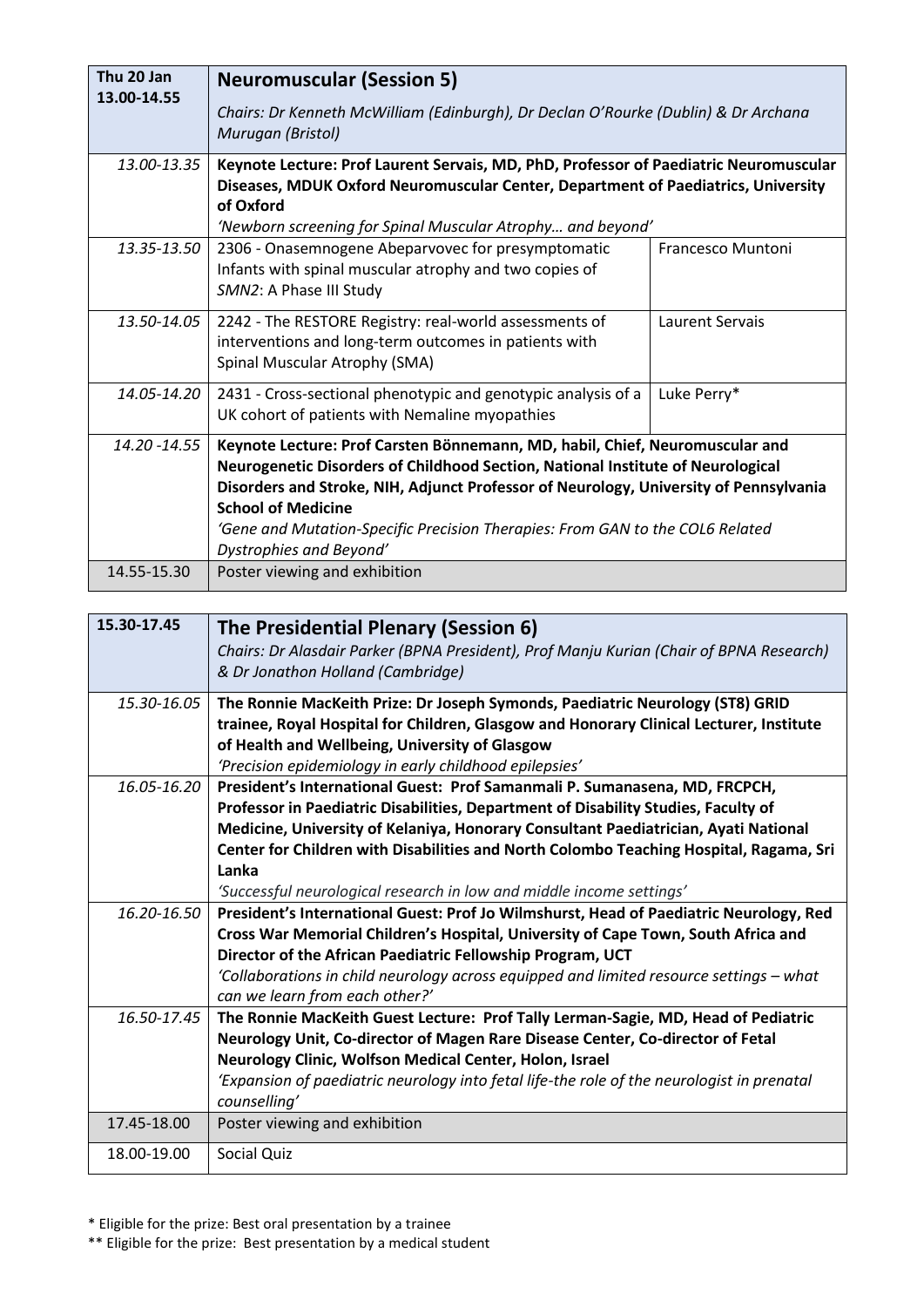| Friday 21 January 2022 |                                                                                                                                                                                                                                        |                       |
|------------------------|----------------------------------------------------------------------------------------------------------------------------------------------------------------------------------------------------------------------------------------|-----------------------|
| 08.00-08.45            | <b>Personal Practice Session: Pitfalls of genetic testing</b>                                                                                                                                                                          |                       |
|                        | Dr Kathleen Gorman (Dublin), Dr James O'Byrne (Dublin) & Dr Susan Harvey (Dublin)                                                                                                                                                      |                       |
| 09.00-09.45            | <b>Biogen Sponsored Symposia</b>                                                                                                                                                                                                       |                       |
|                        | 'Leveraging multi-disciplinary teams to support multifaceted and evolving patient needs -<br>case studies in spinal muscular atrophy (SMA)'                                                                                            |                       |
|                        | Dr Min Ong (Sheffield), Ms Lindsey Pallant (Leeds) & Mrs Julie Gray (Southampton)                                                                                                                                                      |                       |
| 09.00-09.45            | <b>Zogenix Sponsored Symposia</b>                                                                                                                                                                                                      |                       |
|                        | 'Dravet syndrome: Overcoming treatment barriers and improving care'                                                                                                                                                                    |                       |
|                        | Prof Helen Cross (London), Prof Rima Nabbout (France) & Prof Sameer Zuberi (Glasgow)                                                                                                                                                   |                       |
| 09.45-10.00            | Poster viewing and exhibition                                                                                                                                                                                                          |                       |
| 10.00-11.55            | <b>Neuroradiology in clinical diagnosis (Session 7)</b>                                                                                                                                                                                |                       |
|                        | Chairs: Dr Katheen Gorman (Dublin), Prof David Webb (Dublin) & Dr Lydia Green (Leeds)                                                                                                                                                  |                       |
| 10.00-10.35            | Keynote lecture: Dr Shekeeb Mohammad, Paediatric Neurologist, Senior Lecturer,<br>Department of Neurology and University of Sydney Clinical School, The Children's<br>Hospital at Westmead, Sydney, Australia                          |                       |
|                        | 'MRI pattern recognition in childhood onset basal ganglia disorders'                                                                                                                                                                   |                       |
| 10.35-10.50            | 2497 - Mutations in HOPS-complex genes VPS16 and VPS41<br>cause early-onset movement disorders                                                                                                                                         | Dora Steel*           |
| 10.50-11.05            | 2415 - A patient-derived midbrain dopaminergic model of<br>Beta-Propeller Protein-Associated Neurodegeneration<br>(BPAN): disease modelling and high throughput screening for<br>targeted therapies                                    | Apostolos Papandreou  |
| 11.05-11.20            | 2339 - Paediatric limbic encephalitis: a multi-centre study                                                                                                                                                                            | Saraswathy Sabanathan |
| 11.20-11.55            | Keynote Lecture: Dr David Lynch, National Hospital for Neurology & Neurosurgery,<br><b>London</b><br>'Approach to diagnosis of inherited white matter diseases in older children and<br>adolescents: an adult neurologist perspective' |                       |
| 11.55-13.00            | Poster viewing and exhibition                                                                                                                                                                                                          |                       |
| 12.15-13.00            | <b>Biomarin Sponsored Symposia</b>                                                                                                                                                                                                     |                       |
|                        | 'Efficient trio whole genome sequencing - Practical Tips for the Neurologist'                                                                                                                                                          |                       |
|                        | Dr Alasdair Parker (Cambridge) & Dr Emma Clement (London)                                                                                                                                                                              |                       |
| 13.00-14.55            | <b>Neurogenetics (Session 8)</b>                                                                                                                                                                                                       |                       |
|                        | Chairs: Prof Mary King (Dublin), Prof Nicholas Allen (Galway) & Dr Joseph Symonds (Glasgow)                                                                                                                                            |                       |
| 13.00-13.35            | Keynote lecture: Prof Sally Ann Lynch, Consultant Clinical Geneticist, Children's Health<br><b>Ireland Temple Street, Dublin</b><br>'Irish Travellers, an indigenous European population with a unique culture'                        |                       |
| 13.35-13.50            | 2493 - Genotype-phenotype associations in a large cohort of<br>SCN1A-related epilepsies                                                                                                                                                | Declan Gallagher**    |
| 13.50-14.05            | 2496 - Mutations encoding dopamine receptors cause<br>complex childhood-onset hyperkinetic disorders                                                                                                                                   | Dora Steel*           |

\* Eligible for the prize: Best oral presentation by a trainee